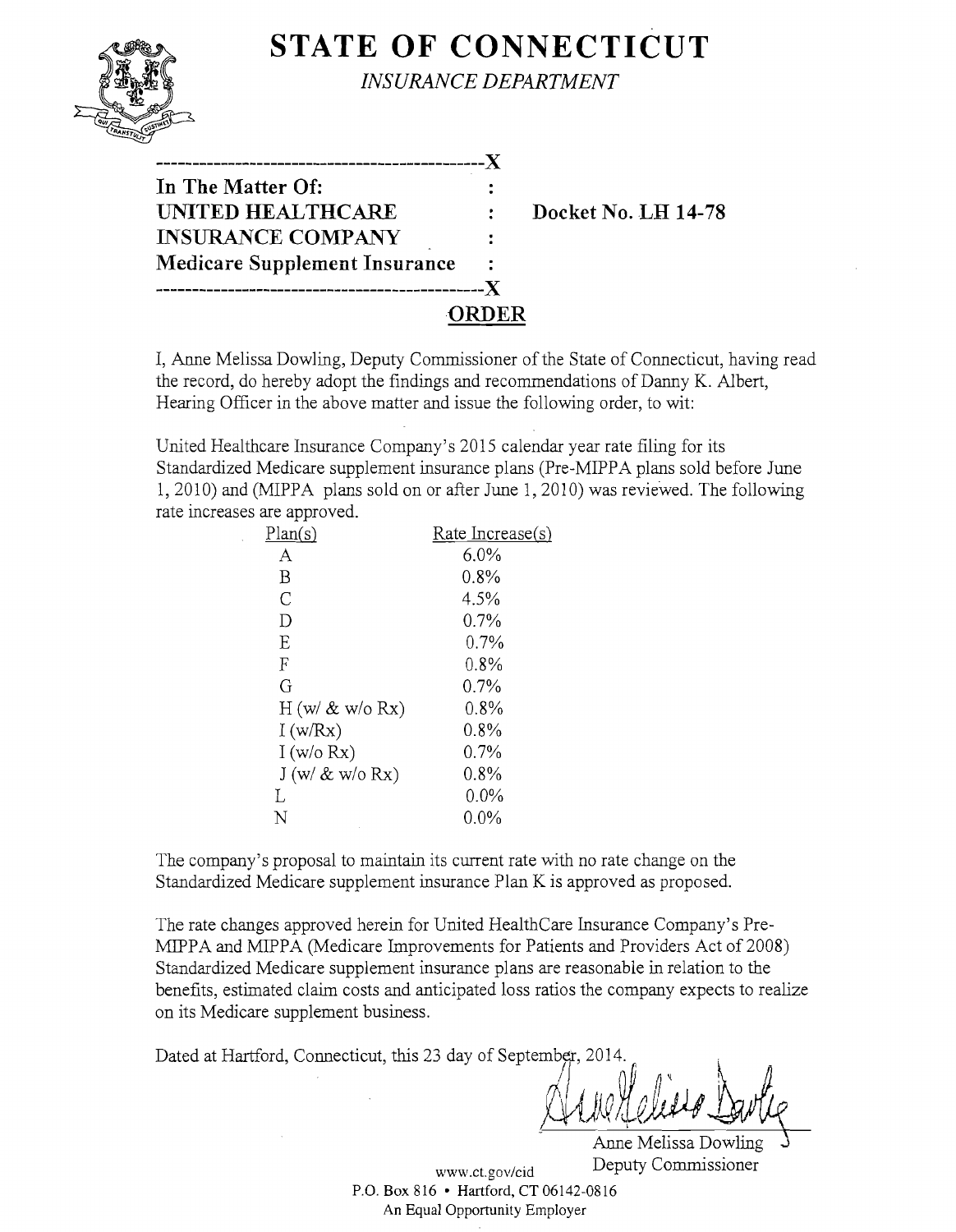# **STATE OF CONNECTICUT**



*INSURANCE DEPARTMENT* 

**In The Matter Of:**   $\mathbf{r}$ **UNITED HEALTHCARE** : Docket No. LH 14-78 **INSURANCE COMPANY Medicare Supplement Insurance ----------------------------------------------J(** 

**----------------------------------------------J(** 

## **PROPOSED FINAL DECISION**

## 1. **INTRODUCTION**

The Insurance Commissioner of the State of Connecticut is empowered to review rates charged for individual and group Medicare supplement policies sold to any resident of this State who is eligible for Medicare. The source for this regulatory authority is contained in Chapter 700c and Section 38a-495a of the Connecticut General Statutes.

After due notice a hearing was held at the Insurance Department in Hartford on September 11, 2014 to consider whether or not the rate increase requested by United Healthcare Insurance Company on its Medicare supplement business should be approved.

No member from the general public or public officials attended the hearing.

No company representative attended the hearing.

The hearing was conducted in accordance with the requirements of Section 38a-474, Connecticut General Statutes, the Uniform Administrative Procedures Act, Chapter 54 of the Connecticut General Statutes, and the Insurance Department Rules of Practice, Section 38a-8-1 et seq. of the Regulations of Connecticut State Agencies.

A Medicare supplement (or Medigap) policy is a private health insurance policy sold on an individual or group basis which provides benefits that are additional to the benefits provided by Medicare. For many years Medicare supplement policies have been highly regulated under both state and federal law to protect the interests of persons eligible for Medicare who depend on these policies to provide additional coverage for the costs of health care.

Effective December 1,2005, Connecticut amended its program of standardized Medicare supplement policies in accordance with Section 38a-495a of the Connecticut General Statutes, and Sections 38a-495a-l through 38a-495a-21 of the Regulations of Connecticut Agencies. This program, which conforms to federal requirements, provides that all insurers offering Medicare supplement policies for sale in the state must offer the basic "core" package of benefits known as Plan A. Insurers may also offer anyone or more of eleven other plans (Plans B through N).

> *www.ct.gov/cid*  P.O. Box 816 • Hartford, CT 06142-0816 An Equal Opportunity Employer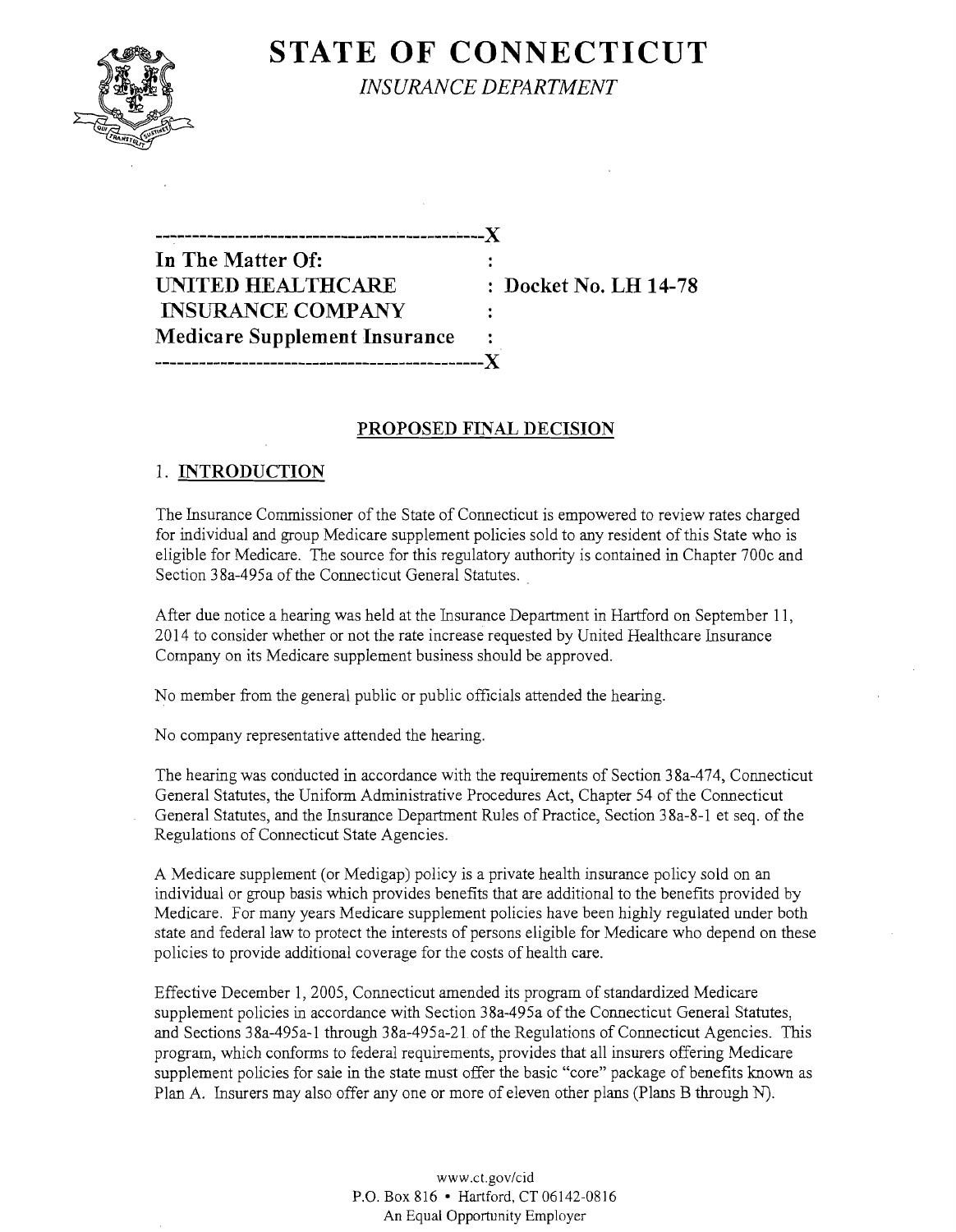Effective January 1,2006, in accordance with Section 38a-495c of the Connecticut General Statutes (as amended by Public Act 05-20) premiums for all Medicare supplement policies in the state must use community rating. Rates for Plans A through N must be computed without regard to age, gender, previous claims history or the medical condition of any person covered by a Medicare supplement policy or certificate.

The statute provides that coverage under Plan A through N may not be denied on the basis of age, gender, previous claims history or the medical condition of any covered person. Insurers may exclude benefits for losses incurred within six months from the effective date of coverage based on a pre-existing condition.

Effective October 1, 1998, carriers that offer Plan B or Plan C must make these plans as well as Plan A, available to all persons eligible for Medicare by reason of disability.

Insurers must also make the necessary arrangements to receive notice of all claims paid by Medicare for their insureds so that supplemental benefits can be computed and paid without requiring insureds to file claim forms for such benefits. This process of direct notice and automatic claims payment is commonly referred to as "piggybacking" or "crossover".

Sections 38a-495 and 38a-522 of the Connecticut General Statutes, and Section 38a-495a-10 of the Regulations of Connecticut Agencies, state that individual and group Medicare supplement policies must have anticipated loss ratios of 65% and 75%, respectively. Under Sections 38a-495-7 and 38a-495a-1 0 of the Regulations of Connecticut Agencies, filings for rate increases must demonstrate that actual and expected losses in relation to premiums meet these standards, and anticipated loss ratios for the entire future period for which the requested premiums are calculated to provide coverage must be expected to equal or exceed the appropriate loss ratio standard.

Section 38a-473 of the Connecticut General Statutes provides that no insurer may incorporate in its rates for Medicare supplement policies factors for expenses that exceed 150% of the average expense ratio for that insurer's entire written premium for all lines of health insurance for the previous calendar year.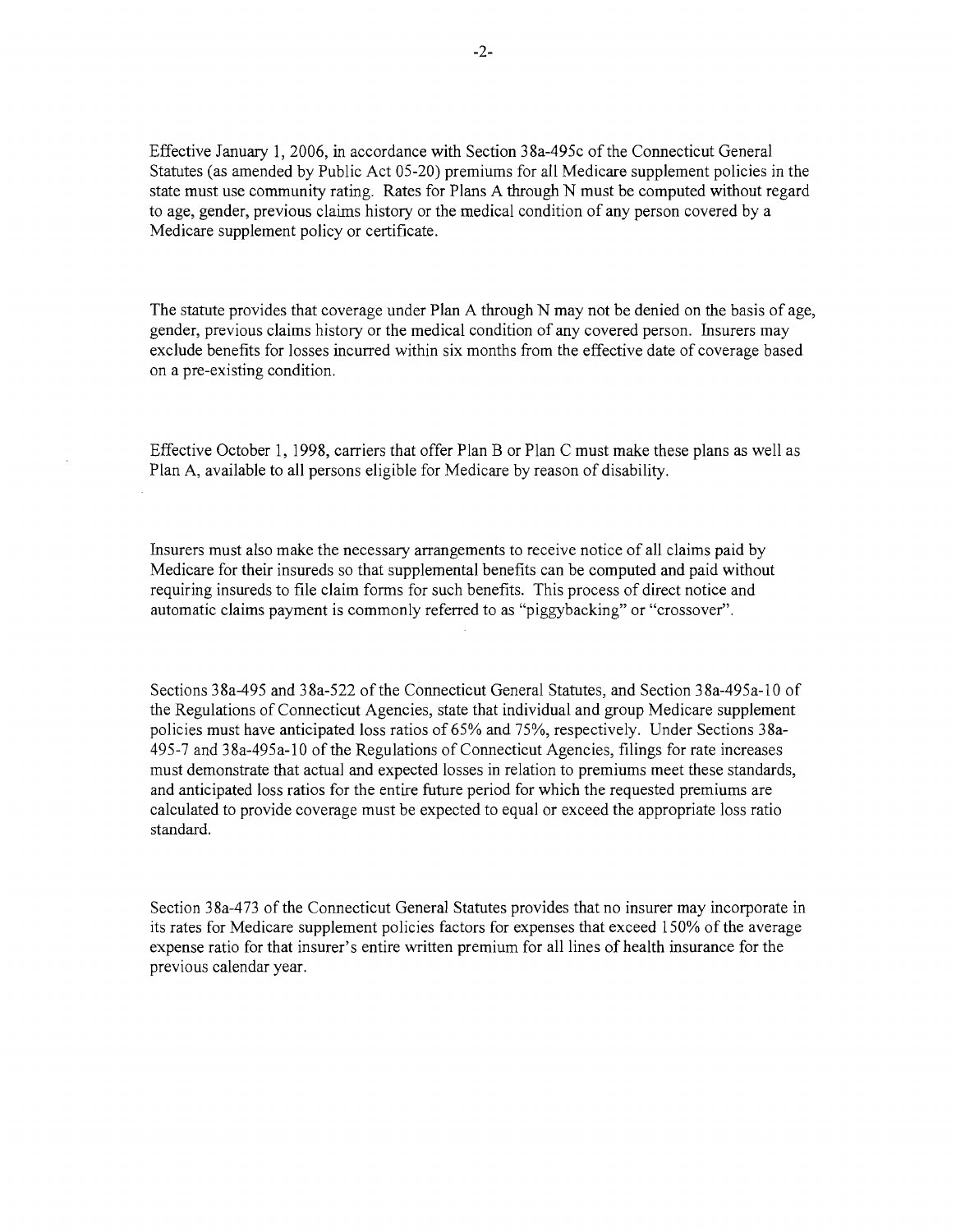## II. **FINDING OF FACT**

After reviewing the exhibits entered into the record of this proceeding, the testimony of the witnesses, and utilizing the experience, technical competence and specialized knowledge of the Insurance Department, the undersigned makes the following findings of fact:

## General

UnitedHealthcare was granted rate increases on its Connecticut Medicare Supplement AARP block of business for 2014. The current filing for 2015 rates request the following increases:

|                  | Proposed     |              |                          |
|------------------|--------------|--------------|--------------------------|
|                  | 2015 Monthly | 2014 Monthly | Diff.                    |
| Plan             | Rate         | Rate         | $\frac{\binom{0}{6}}{2}$ |
| A                | \$136.25     | \$128.50     | $6.0\%$                  |
| B                | \$185.75     | \$184.25     | 0.8%                     |
| $\mathcal{C}$    | \$282.25     | \$270.00     | 4.5%                     |
| D                | \$205.50     | \$204.00     | 0.7%                     |
| E                | \$206.25     | \$204.75     | 0.7%                     |
| $\mathbf F$      | \$222.25     | \$220.50     | 0.8%                     |
| G                | \$206.50     | \$205.00     | $0.7\%$                  |
| H (with Rx)      | \$291.25     | \$289.00     | 0.8%                     |
| H (without Rx)   | \$201.50     | \$200.00     | 0.8%                     |
| I (with $Rx$ )   | \$294.50     | \$292.25     | 0.8%                     |
| I (without Rx)   | \$204.00     | \$202.50     | $0.7\%$                  |
| $J$ (with $Rx$ ) | \$353.75     | \$351.00     | 0.8%                     |
| J (without Rx)   | \$223.50     | \$221.75     | 0.8%                     |
| L                | \$121.75     | \$116.00     | $5.0\%$                  |
| N                | \$149.25     | \$147.00     | $1.5\%$                  |
|                  |              |              |                          |

No rate change requested for Plan K.

UnitedHealthcare calculated the Medicare Part A trend as follows:

|                               | 2012     | 2013     | 2014     | 2015     |
|-------------------------------|----------|----------|----------|----------|
| Medicare Part A Deductible    | \$1,156  | \$1,184  | \$1,216  | \$1,260  |
| % Change in Part A Deductible | 2.1%     | 2.4%     | $2.7\%$  | $3.6\%$  |
| Utilization Trend             | $-1.9\%$ | $-3.7\%$ | $-1.0\%$ | $-3.4\%$ |
| Composite Trend               | $0.1\%$  | $-1.4\%$ | $1.7\%$  | $0.0\%$  |

Unitedllealthcare's standardized plans prior to June 1, 2010 cover approximately 52,144, with an additional 33,744 covered under the new MIPPA plan. The standardized MIPPA

 $\bar{z}$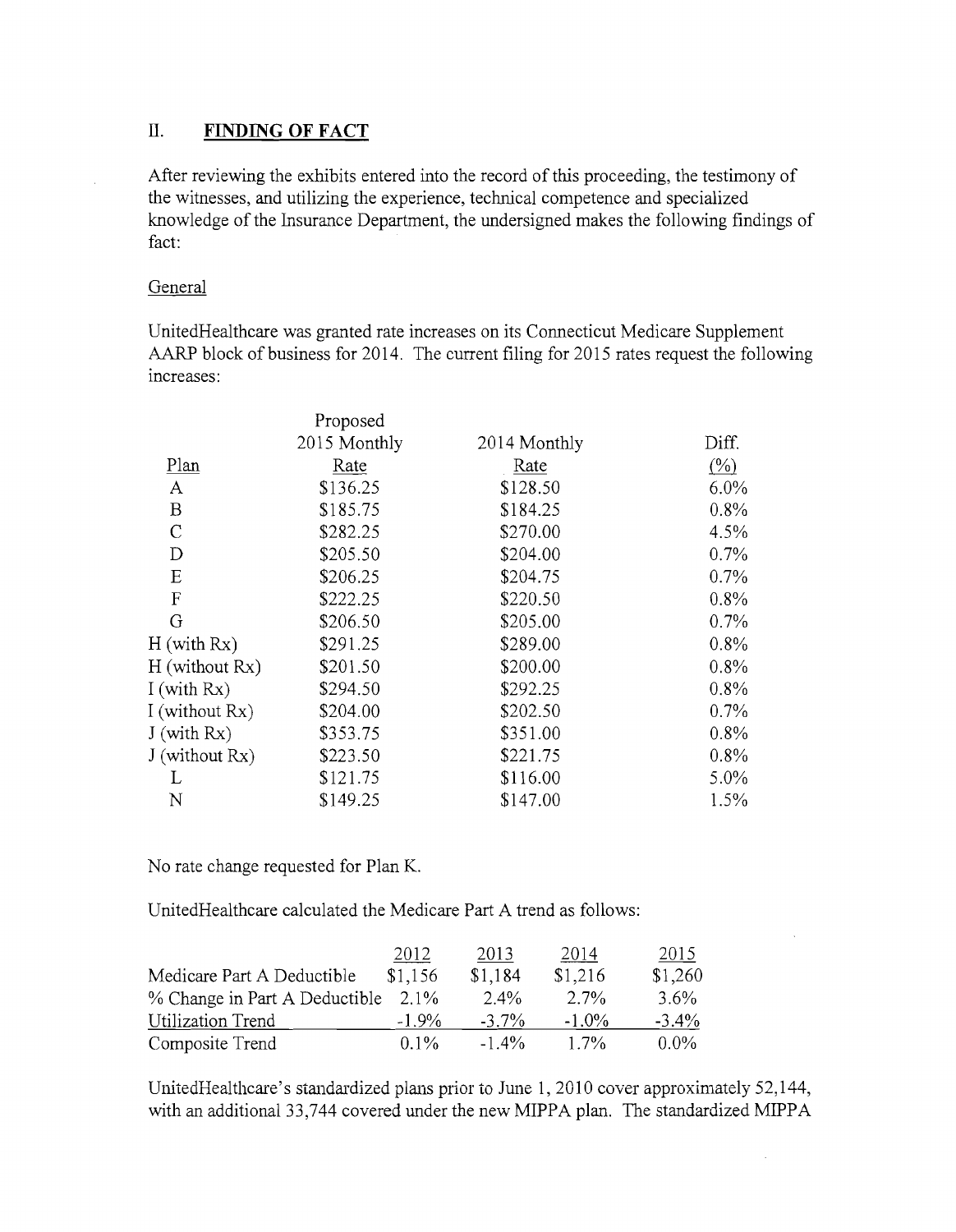plans are available on a group basis under a group policy issued to the American Association of Retired Persons (AARP).

UnitedHealthcare certified that the expense factors, within the proposed rates, are in compliance with section 38a-473, C.G.S.

The Connecticut loss ratios for the standardized block of business are as follows:

| Plan             | 2011  | 2012  | 2013   |
|------------------|-------|-------|--------|
| A                | 74.3% | 81.7% | 86.9%  |
| $\boldsymbol{B}$ | 79.9% | 85.3% | 88.1%  |
| $\mathsf{C}$     | 89.7% | 88.7% | 84.0%  |
| D                | 72.9% | 83.3% | 91.3%  |
| E                | 78.2% | 81.4% | 83.1%  |
| $\boldsymbol{F}$ | 74.0% | 77.3% | 78.2%  |
| G                | 83.8% | 82.5% | 88.1%  |
| H                | 76.5% | 99.0% | 101.3% |
| I                | 77.4% | 74.5% | 84.0%  |
| J                | 79.3% | 74.4% | 75.3%  |
| K                | 56.1% | 72.9% | 61.7%  |
| L                | 62.9% | 78.1% | 70.7%  |
| N                | 62.4% | 65.0% | 71.5%  |
| Total            | 78.3% | 78.2% | 78.7%  |

## Compliance with Reg. 38a-474 (submission and review of rates for Medicare supplement)

UnitedHealthcare's 2015 Medicare supplement rate filing proposal is in compliance with the requirements of regulation 38a-474 as it applies to the contents of the rate submission as well as the actuarial memorandums.

It has been confirmed that UnitedHealthcare makes standardized Plans A, B and C available to persons eligible for Medicare by reason of a disability only if they are members of AARP, and that UnitedHealthcare is in compliance with the automatic claim processing system (i.e., piggybacking).